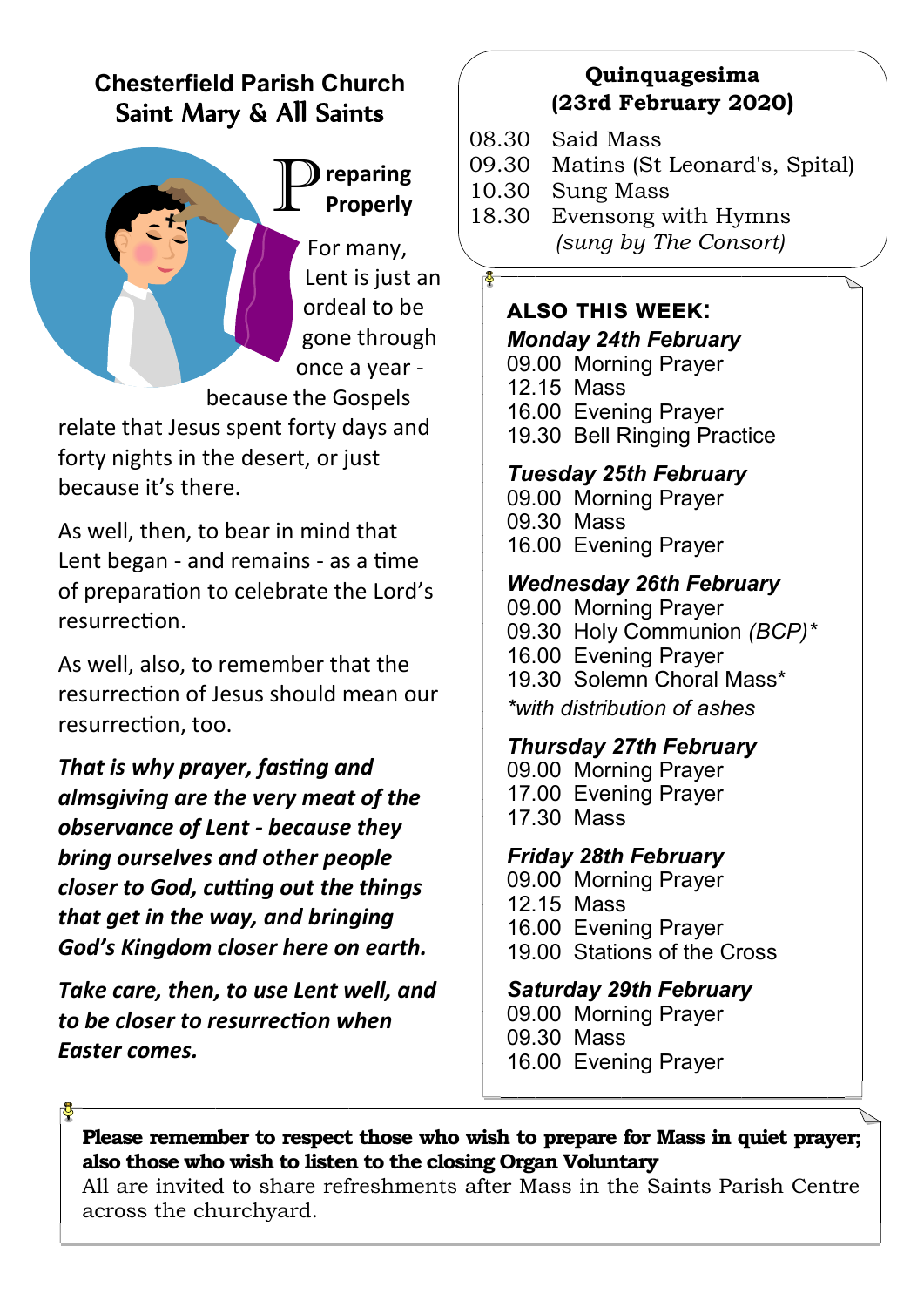# **QUINQUAGESIMA - SUNG MASS**

# **Processional Hymn 177** *(t.112)* **Setting Grayston Ives**

# **Collect Prayer**

Almighty Father, whose Son was revealed in majesty before he suffered death upon the cross: give us grace to perceive his glory, that we may be strengthened to suffer with him and be changed into his likeness, from glory to glory; who is alive and reigns with you, in the unity of the Holy Spirit, one God, now and for ever. **Amen**

**A reading from the Second Letter of Peter 2 Peter 1.16-end** For we did not follow cleverly devised myths when we made known to you the power and coming of our Lord Jesus Christ, but we had been eyewitnesses of his majesty. For he received honour and glory from God the Father when that voice was conveyed to him by the Majestic Glory, saying, 'This is my Son, my Beloved, with whom I am well pleased.' We ourselves heard this voice come from heaven, while we were with him on the holy mountain.

So we have the prophetic message more fully confirmed. You will do well to be attentive to this as to a lamp shining in a dark place, until the day dawns and the morning star rises in your hearts. First of all you must understand this, that no prophecy of scripture is a matter of one's own interpretation, because no prophecy ever came by human will, but men and women moved by the Holy Spirit spoke from God.

This is the Word of the Lord. **Thanks be to God**

# **Gradual Hymn 178**

# **Hear the Gospel of Christ according to St Matthew**

## Glory to you, O Lord **Matthew 17.1-9**

Six days later, Jesus took with him Peter and James and his brother John and led them up a high mountain, by themselves. And he was transfigured before them, and his face shone like the sun, and his clothes became dazzling white. Suddenly there appeared to them Moses and Elijah, talking with him. Then Peter said to Jesus, 'Lord, it is good for us to be here; if you wish, I will make three dwellings here, one for you, one for Moses, and one for Elijah.'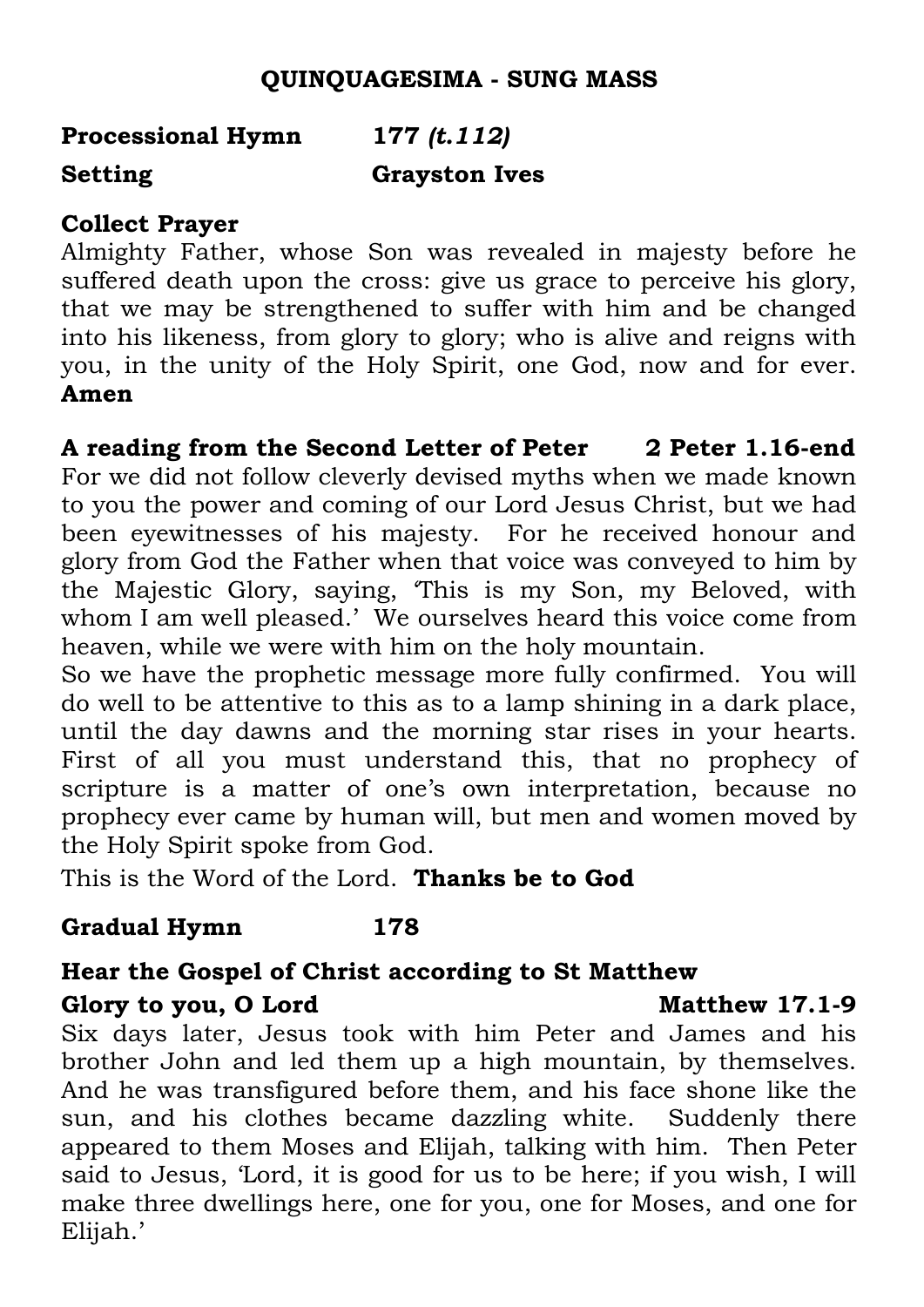While he was still speaking, suddenly a bright cloud overshadowed them, and from the cloud a voice said, 'This is my Son, the Beloved; with him I am well pleased; listen to him!' When the disciples heard this, they fell to the ground and were overcome by fear. But Jesus came and touched them, saying, 'Get up and do not be afraid.' And when they looked up, they saw no one except Jesus himself alone.

As they were coming down the mountain, Jesus ordered them, 'Tell no one about the vision until after the Son of Man has been raised from the dead.'

This is the Gospel of the Lord. **Praise to you, O Christ**

**Homily, Creed, Intercessions & Peace**

| <b>Offertory Hymn</b> | 271                                |
|-----------------------|------------------------------------|
| Postcommunion         | 286                                |
| <b>Voluntary</b>      | Finale on Hyfrydol (Henry Coleman) |

**\*\*\*\*\*\*\*\*\*\*\*\*\*\*\*\*\*\*\*\*\*\*\*\*\*\*\*\*\***

## **EVENSONG WITH HYMNS**

| <b>Responses</b>      | Bramma                            |
|-----------------------|-----------------------------------|
| Hymn                  | 343                               |
| Psalm                 | 84                                |
| <b>First Lesson</b>   | Ecclesiasticus 48.1-10            |
| Office Hymn           | 176 (t.486)                       |
| <b>Canticles</b>      | Holman in F minor                 |
| <b>Second Lesson</b>  | <b>Matthew 17.9-23</b>            |
| Anthem                | My eyes for beauty pine (Howells) |
| Hymn                  | 234                               |
| <b>Offertory Hymn</b> | 244                               |
| <b>Voluntary</b>      | Aria <i>(Brian Solomons)</i>      |